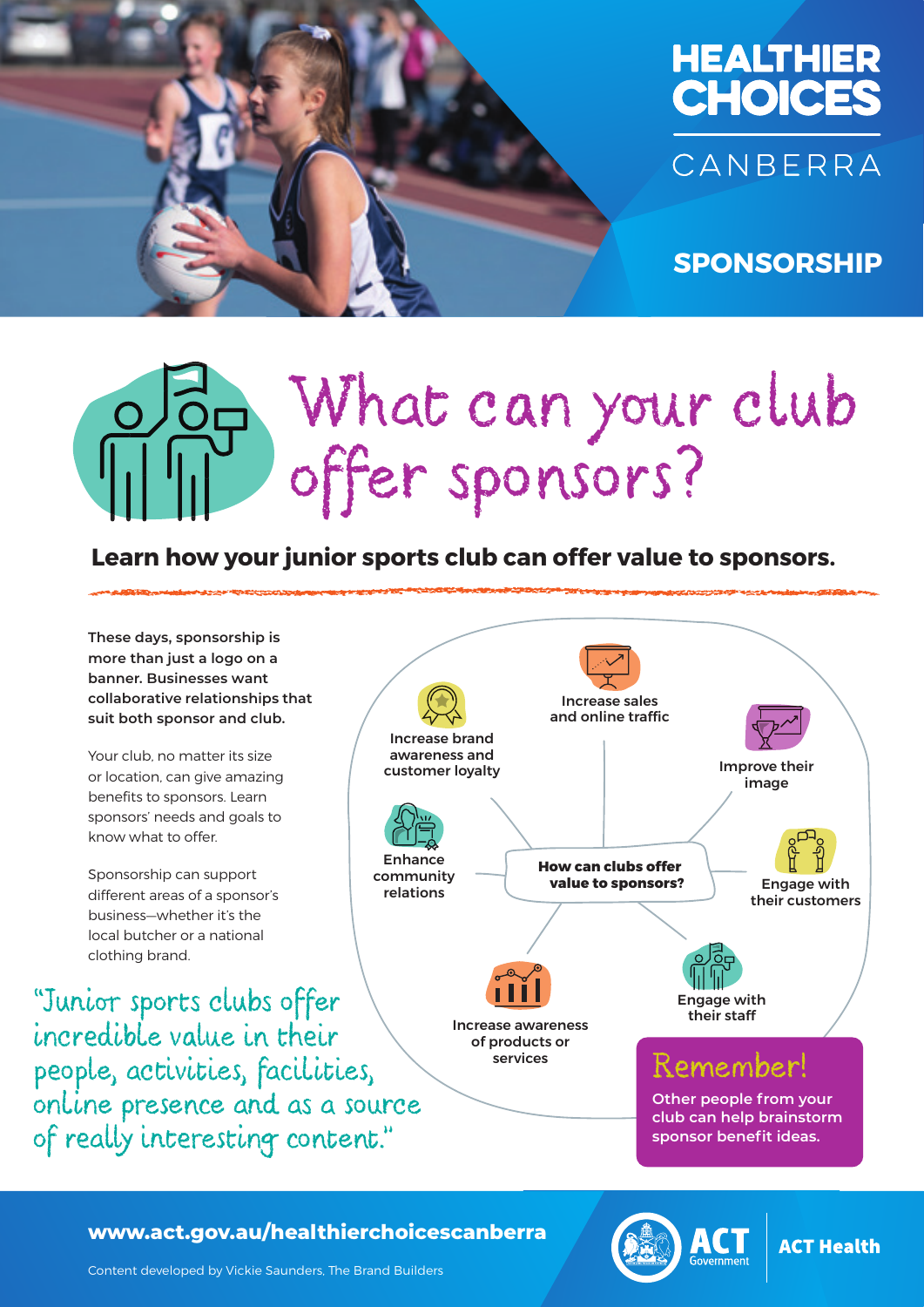

### HEALTHIER **CHOICES** CANBERRA

## List the benefits your club can offer.

Tick the ones you like the idea of. Don't worry about details too much at this stage. You can then use your list to pick and choose what suits individual sponsors.

#### **Advertising Campaigns**

- Ambassadors Club members are the 'face' of a campaign.
- Modelling People in your club participate in catalogue/website/advertising photo shoots.
- Real stories Members of your club share their journey as part of a customer engagement campaign. Such as overcoming adversity, or what it's like pursuing a dream of elite sport.

#### **Brand awareness**

- Ambassadors Your members, staff and coaches get involved in sponsor campaigns, promotions and events.
- Product placement Showcase the sponsor's products at events, at training and in your social media, including in newsletters and emails.
- Reviews and testimonials Sponsors provide samples, or reduced cost services, to your members in return for reviews. Such as written reviews, photographs and videos showcasing the sponsor's products, services and customer service.
- Signage and logo placement Offer opportunities for sponsors to promote their products and services.

#### **Business development**

- Client introductions Club members make direct introductions of potential clients to sponsors.
- Networking Create networking opportunities with business connections and potential customers for your sponsors.

#### **Charitable activities**

Fund and awareness raising - Raise awareness and/or funds for your sponsor's charity of choice, such as in a charity round in your competition season.

#### **Client entertainment**

VIP treatment – Provide a 'special guest' experience for sponsors and their clients. Such as providing front row seats at your grand final game, with strategy and player insights from a senior coach or past player, as well as drinks and snacks. (You may not be a big famous club, but you can use their ideas in your unique way).

#### **Customer engagement**

Healthy challenge – Create an online challenge incorporating a sponsor's product. Such as a gymnastics club creating a timed handstand challenge with their sponsor, a watch retail outlet.

#### **Database growth**

- Social media followers Offer incentives encouraging people to 'like' and 'follow' your sponsors.
- Competitions and challenges Create opportunities encouraging club members and participants to sign up to your sponsor's mailing or subscriber list, such as 'sign up to win' competitions. Make sure entrants know where their details are going.
- Webinar or seminar Allow your sponsor to present an informative and helpful session to your members (not a sales pitch!), such as an accounting firm giving tips to get your tax return done.